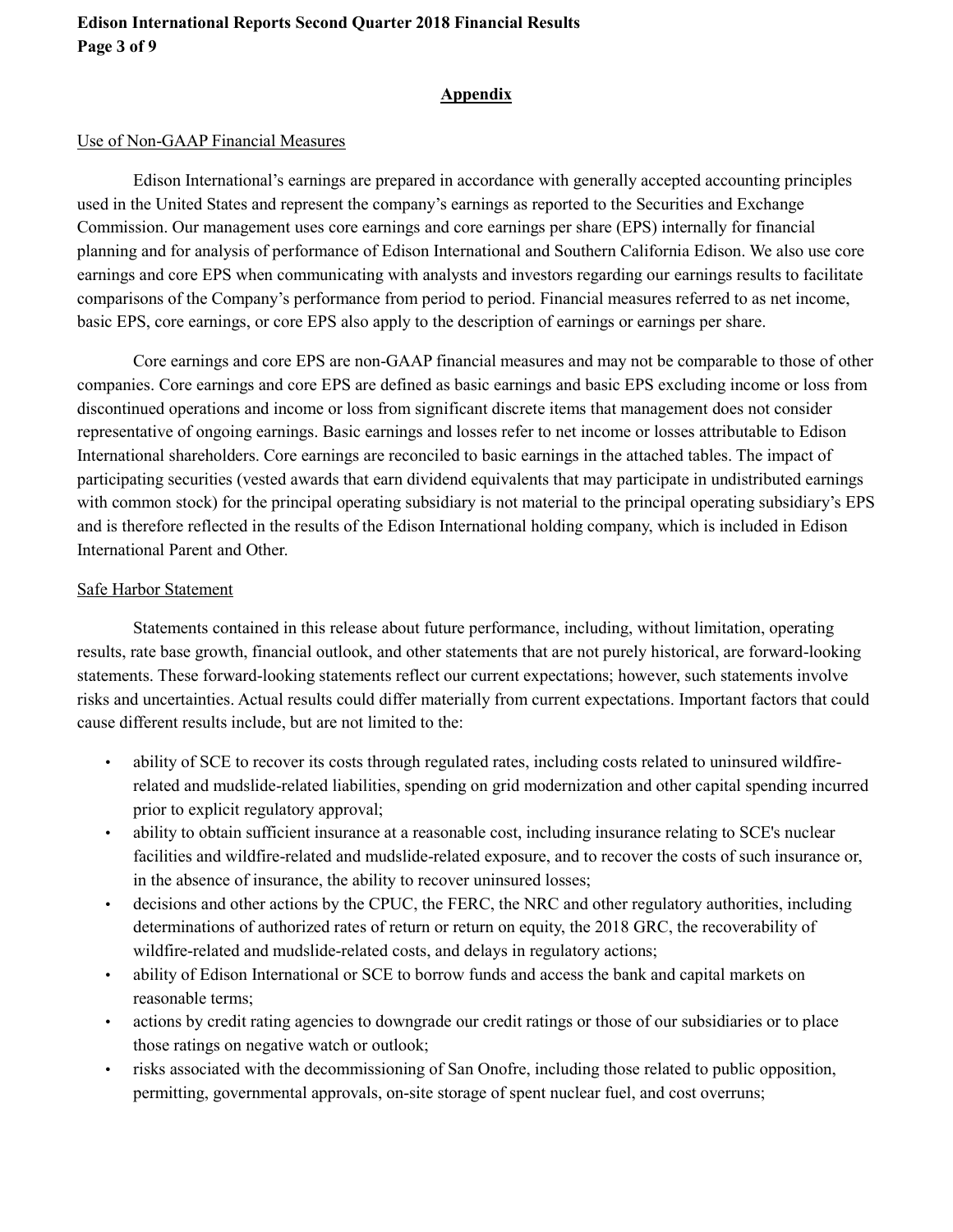## **Edison International Reports Second Quarter 2018 Financial Results Page 4 of 9**

- extreme weather-related incidents and other natural disasters (including earthquakes and events caused, or exacerbated, by climate change, such as wildfires), which could cause, among other things, public safety and operational issues;
- risks associated with cost allocation resulting in higher rates for utility bundled service customers because of possible customer bypass or departure due to CCAs; and
- risks inherent in SCE's transmission and distribution infrastructure investment program, including those related to project site identification, public opposition, environmental mitigation, construction, permitting, power curtailment costs (payments due under power contracts in the event there is insufficient transmission to enable acceptance of power delivery), changes in the CAISO's transmission plans, and governmental approvals.

Other important factors are discussed under the headings "Risk Factors" and "Management's Discussion and Analysis" in Edison International's Form 10-K, and other reports filed with the Securities and Exchange Commission, which are available on our website: www.edisoninvestor.com. These filings also provide additional information on historical and other factual data contained in this news release. Edison International and SCE provide direct links to certain SCE and other parties' regulatory filings and documents with the CPUC and the FERC and certain agency rulings and notices in open proceedings at www.edisoninvestor.com (SCE Regulatory Highlights) so that such filings, rulings and notices are available to all investors. Edison International and SCE post or provide direct links to certain documents and information related to Southern California wildfires which may be of interest to investors at www.edisoninvestor.com (Southern California Wildfires) in order to publicly disseminate such information. Edison International and SCE also routinely post or provide direct links to presentations, documents and other information that may be of interest to investors at www.edisoninvestor.com (Events and Presentations) in order to publicly disseminate such information.

These forward-looking statements represent our expectations only as of the date of this news release, and Edison International assumes no duty to update them to reflect new information, events or circumstances.

Reminder: Edison International Will Hold a Conference Call Today

|                    | When: Thursday, July 26, 2018, 1:30 p.m. (Pacific Time)           |
|--------------------|-------------------------------------------------------------------|
| Telephone Numbers: | 1-888-673-9780 (US) and 1-312-470-0178 (Int'l) - Passcode: Edison |
| Telephone Replay:  | 1-866-479-8684 (US) and 1-203-369-1544 (Int'l) - Passcode: 7532   |
|                    | Telephone replay available through August 10, 2018                |
| Webcast:           | www.edisoninvestor.com                                            |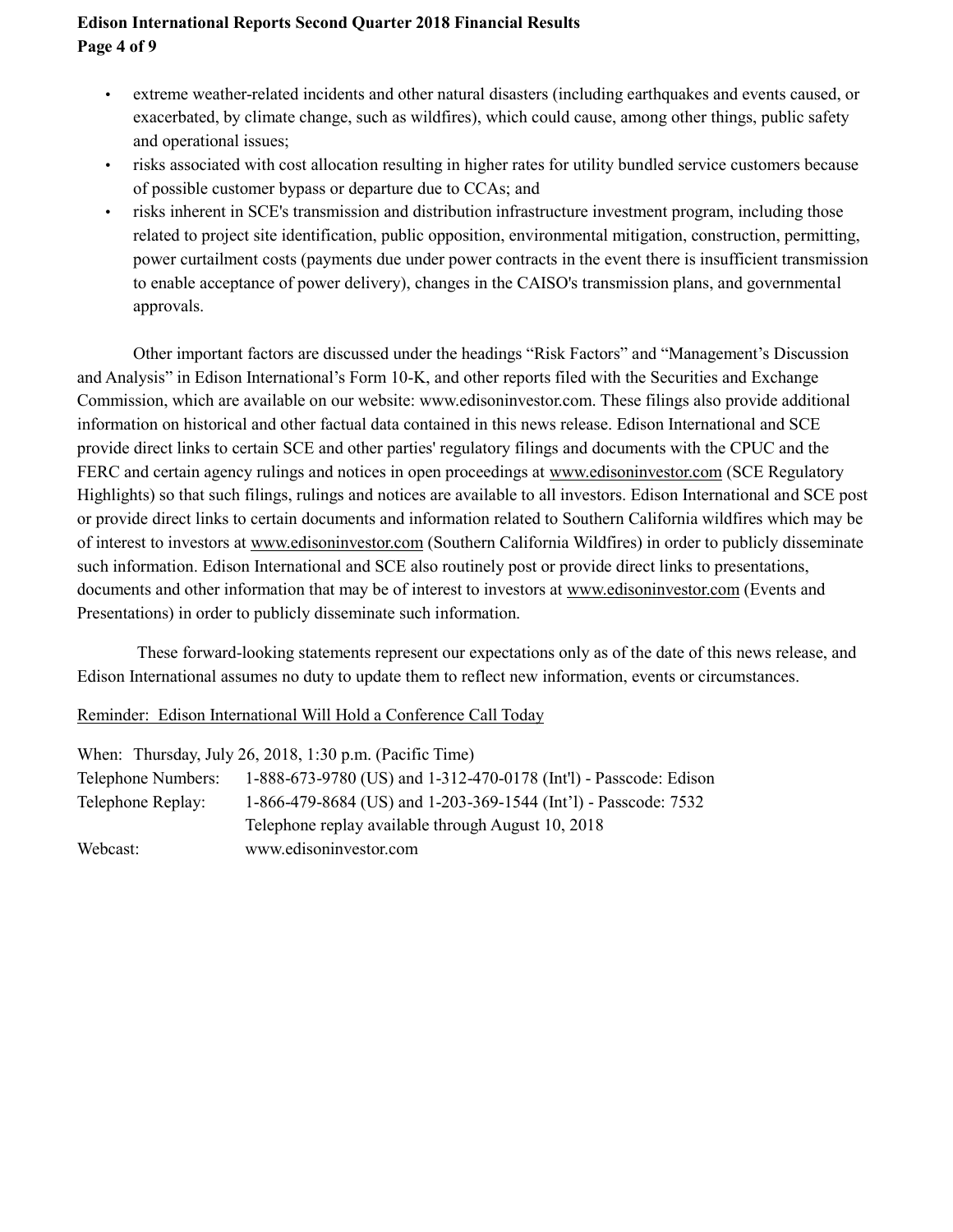|                                                                | Three months ended June 30, |                   |              | Six months ended June 30, |                    |        |
|----------------------------------------------------------------|-----------------------------|-------------------|--------------|---------------------------|--------------------|--------|
|                                                                | 2018                        | 2017              | Change       | 2018                      | 2017               | Change |
| Earnings (loss) per share attributable to Edison International |                             |                   |              |                           |                    |        |
| Continuing operations                                          |                             |                   |              |                           |                    |        |
| <b>SCE</b>                                                     | \$<br>$0.91 \text{ }$ \$    | $0.94 \text{ } $$ | $(0.03)$ \$  | 1.79S                     | $2.01 \text{ }$ \$ | (0.22) |
| Edison International Parent and<br>Other                       | (0.06)                      | (0.09)            | 0.03         | (0.27)                    | (0.05)             | (0.22) |
| Edison International                                           | 0.85                        | 0.85              |              | 1.52                      | 1.96               | (0.44) |
| Less: Non-core items                                           |                             |                   |              |                           |                    |        |
| <b>SCE</b>                                                     |                             |                   |              |                           |                    |        |
| Edison International Parent and Other                          |                             |                   |              | (0.13)                    |                    | (0.13) |
| Total non-core items                                           |                             |                   |              | (0.13)                    |                    | (0.13) |
| Core earnings (losses)                                         |                             |                   |              |                           |                    |        |
| <b>SCE</b>                                                     | 0.91                        | 0.94              | (0.03)       | 1.79                      | 2.01               | (0.22) |
| Edison International Parent and Other                          | (0.06)                      | (0.09)            | 0.03         | (0.14)                    | (0.05)             | (0.09) |
| Edison International                                           | \$<br>$0.85$ \$             | $0.85$ \$         | <sup>S</sup> | $1.65 \text{ }$ \$        | 1.96 <sup>°</sup>  | (0.31) |

#### **Second Quarter Reconciliation of Basic Earnings Per Share to Core Earnings Per Share**

Note: Diluted earnings were \$0.84 and \$0.85 per share for the three months ended June 30, 2018 and 2017, respectively and \$1.51 and \$1.95 per share for the six months ended June 30, 2018 and 2017, respectively.

#### **Second Quarter Reconciliation of Basic Earnings to Core Earnings (in millions)**

|                                                        |    | Three months ended June 30, |        |           | Six months ended June 30, |          |        |  |
|--------------------------------------------------------|----|-----------------------------|--------|-----------|---------------------------|----------|--------|--|
| (in millions)                                          |    | 2018                        | 2017   | Change    | 2018                      | 2017     | Change |  |
| Net income (loss) attributable to Edison International |    |                             |        |           |                           |          |        |  |
| Continuing operations                                  |    |                             |        |           |                           |          |        |  |
| <b>SCE</b>                                             | \$ | 297S                        | 307 \$ | $(10)$ \$ | 583 \$                    | 656 \$   | (73)   |  |
| Edison International Parent and<br>Other               |    | (21)                        | (29)   | 8         | (89)                      | (16)     | (73)   |  |
| Edison International                                   |    | 276                         | 278    | (2)       | 494                       | 640      | (146)  |  |
| Less: Non-core items                                   |    |                             |        |           |                           |          |        |  |
| <b>SCE</b>                                             |    |                             |        |           |                           |          |        |  |
| Edison International Parent and Other <sup>1</sup>     |    | 2                           |        | 2         | (42)                      |          | (43)   |  |
| Total non-core items                                   |    | 2                           |        | 2         | (42)                      |          | (43)   |  |
| Core earnings (losses)                                 |    |                             |        |           |                           |          |        |  |
| <b>SCE</b>                                             |    | 297                         | 307    | (10)      | 583                       | 656      | (73)   |  |
| Edison International Parent and Other                  |    | (23)                        | (29)   | 6         | (47)                      | (17)     | (30)   |  |
| Edison International                                   | \$ | 274 \$                      | 278 \$ | $(4)$ \$  | 536<br>-S                 | 639<br>S | (103)  |  |

<sup>1</sup>Non-core income of \$2 million (\$3 million pre-tax) and non-core losses of \$42 million (\$57 million pre-tax) for the three and six months ended June 30, 2018, respectively, primarily related to the sale of SoCore Energy. The non-core losses for the six months ended June 30, 2018 were partially offset by income related to losses (net of distributions) allocated to tax equity investors under the HLBV accounting method.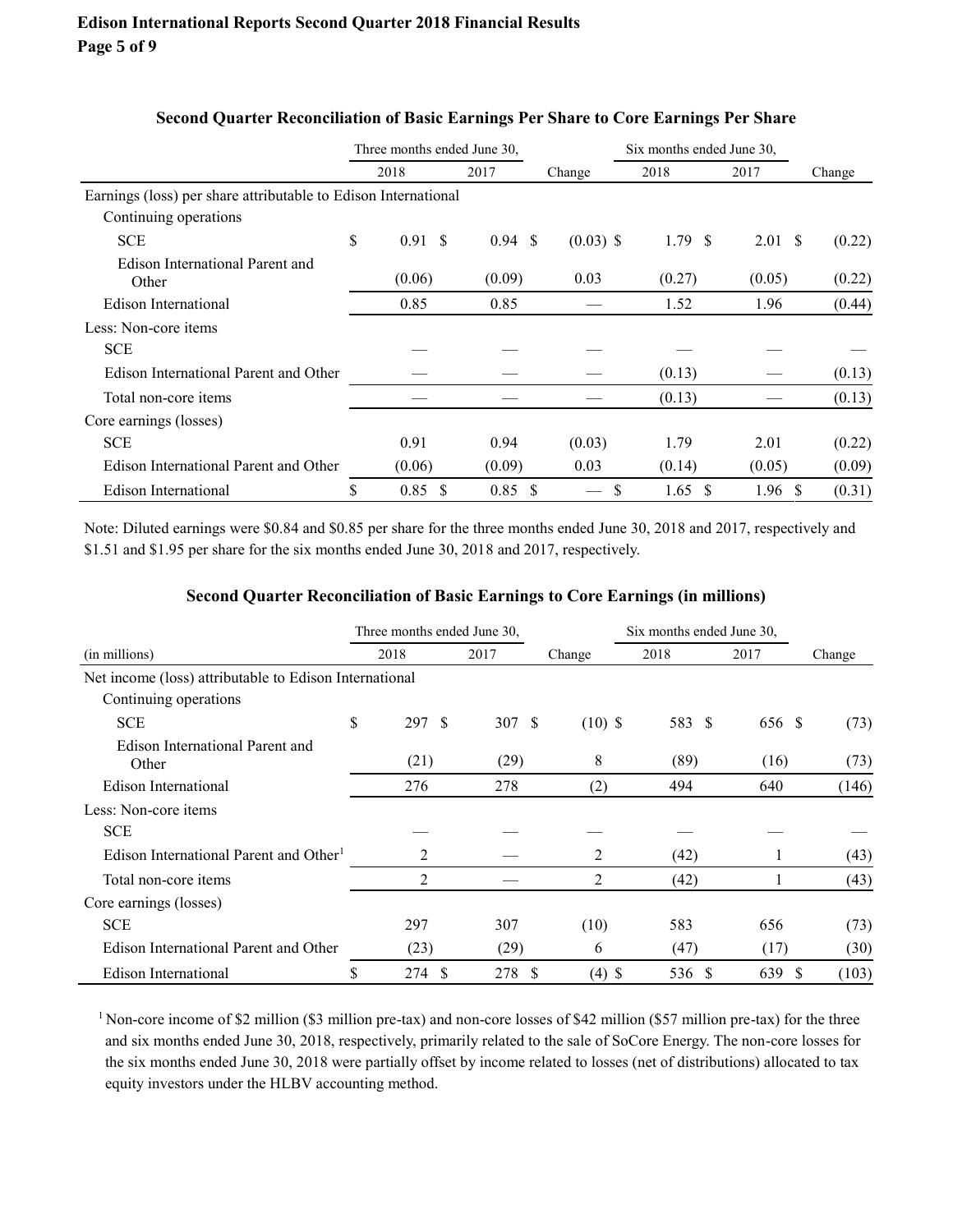## **Edison International Reports Second Quarter 2018 Financial Results Page 6 of 9**

### **Consolidated Statements of Income Edison International**

|                                                                                                       |    | Three months ended June 30, |               | Six months ended June 30, |           |    |        |
|-------------------------------------------------------------------------------------------------------|----|-----------------------------|---------------|---------------------------|-----------|----|--------|
| (in millions, except per-share amounts, unaudited)                                                    |    | 2018                        |               | 2017                      | 2018      |    | 2017   |
| <b>Total operating revenue</b>                                                                        | \$ | 2,815 \$                    |               | 2,965 \$                  | 5,379 \$  |    | 5,428  |
| Purchased power and fuel                                                                              |    | 1,112                       |               | 1,175                     | 2,038     |    | 1,959  |
| Operation and maintenance                                                                             |    | 719                         |               | 706                       | 1,394     |    | 1,310  |
| Depreciation and amortization                                                                         |    | 463                         |               | 512                       | 925       |    | 1,011  |
| Property and other taxes                                                                              |    | 97                          |               | 86                        | 204       |    | 186    |
| Impairment and other charges                                                                          |    | 5                           |               | 16                        | 71        |    | 21     |
| Other operating income                                                                                |    | (1)                         |               |                           | (3)       |    |        |
| <b>Total operating expenses</b>                                                                       |    | 2,395                       |               | 2,495                     | 4,629     |    | 4,487  |
| <b>Operating income</b>                                                                               |    | 420                         |               | 470                       | 750       |    | 941    |
| Interest expense                                                                                      |    | (180)                       |               | (159)                     | (350)     |    | (311)  |
| Other income and expense                                                                              |    | 49                          |               | 24                        | 100       |    | 57     |
| Income from continuing operations before income taxes                                                 |    | 289                         |               | 335                       | 500       |    | 687    |
| Income tax (benefit) expense                                                                          |    | (9)                         |               | 26                        | (40)      |    | (14)   |
| Income from continuing operations                                                                     |    | 298                         |               | 309                       | 540       |    | 701    |
| Net income                                                                                            |    | 298                         |               | 309                       | 540       |    | 701    |
| Preferred and preference stock dividend requirements of SCE                                           |    | 30                          |               | 31                        | 60        |    | 62     |
| Other noncontrolling interests                                                                        |    | (8)                         |               |                           | (14)      |    | (1)    |
| Net income attributable to Edison International common<br>shareholders                                |    | 276                         |               | 278                       | 494       |    | 640    |
| <b>Amounts attributable to Edison International common</b><br>shareholders:                           |    |                             |               |                           |           |    |        |
| Income from continuing operations, net of tax                                                         | \$ | 276                         | $\mathcal{S}$ | 278 \$                    | 494       | \$ | 640    |
| Net income attributable to Edison International common<br>shareholders                                | \$ | 276                         | \$            | 278 \$                    | 494       | \$ | 640    |
| Basic earnings per common share attributable to Edison<br><b>International common shareholders:</b>   |    |                             |               |                           |           |    |        |
| Weighted-average shares of common stock outstanding                                                   |    | 326                         |               | 326                       | 326       |    | 326    |
| Continuing operations                                                                                 | \$ | 0.85                        | \$            | $0.85$ \$                 | 1.52S     |    | 1.96   |
| <b>Total</b>                                                                                          | \$ | 0.85                        | \$            | $0.85$ \$                 | 1.52S     |    | 1.96   |
| Diluted earnings per common share attributable to Edison<br><b>International common shareholders:</b> |    |                             |               |                           |           |    |        |
| Weighted-average shares of common stock outstanding, including<br>effect of dilutive securities       |    | 327                         |               | 329                       | 327       |    | 329    |
| Continuing operations                                                                                 | \$ | $0.84$ \$                   |               | $0.85$ \$                 | 1.51S     |    | 1.95   |
| <b>Total</b>                                                                                          | \$ | 0.84S                       |               | $0.85$ \$                 | 1.51S     |    | 1.95   |
| Dividends declared per common share                                                                   | \$ | $0.6050$ \$                 |               | $0.5425$ \$               | 1.2100 \$ |    | 1.0850 |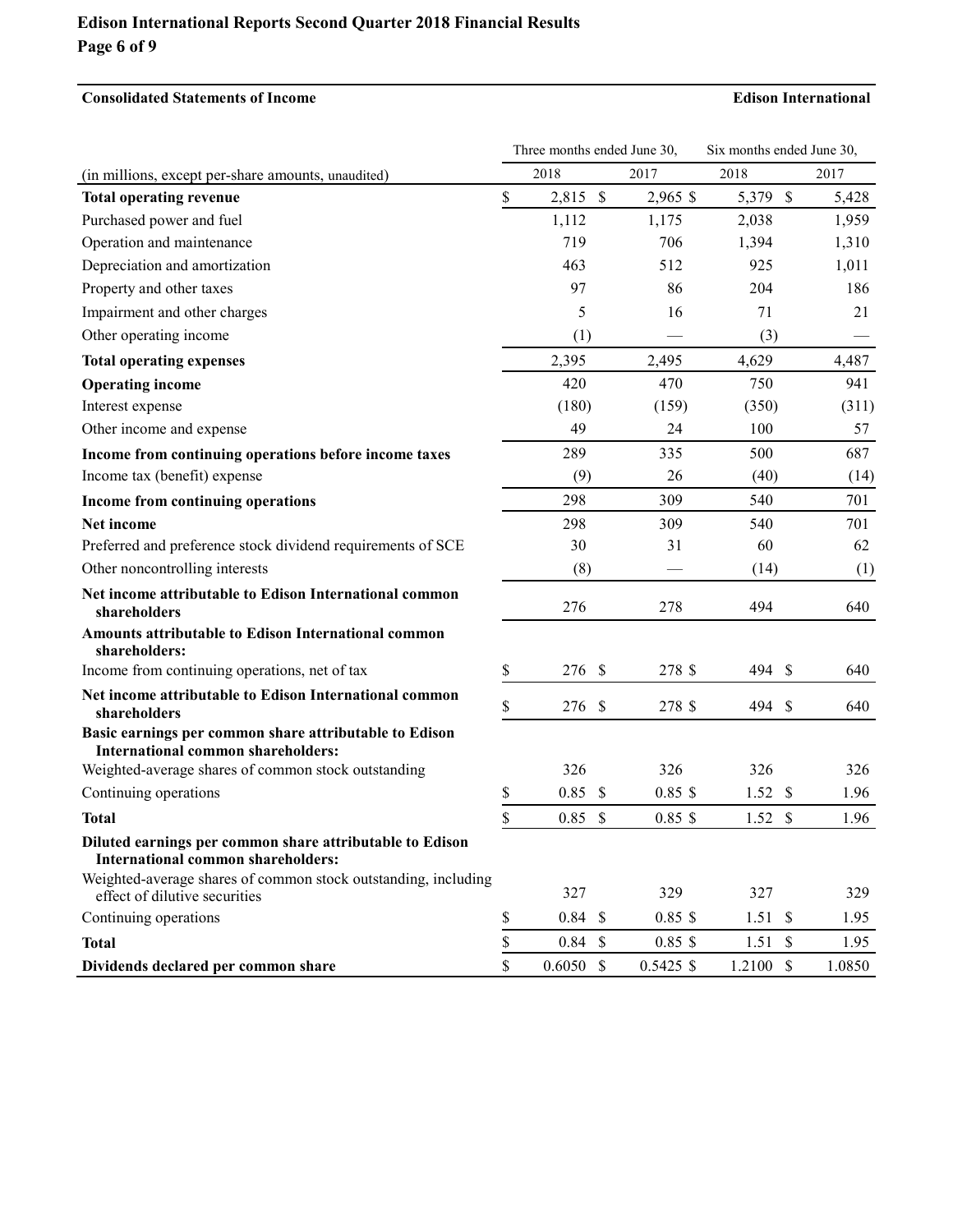# **Edison International Reports Second Quarter 2018 Financial Results Page 7 of 9**

| <b>Consolidated Balance Sheets</b>                                                                                                  |               |                  |    | <b>Edison International</b> |  |  |  |
|-------------------------------------------------------------------------------------------------------------------------------------|---------------|------------------|----|-----------------------------|--|--|--|
| (in millions, unaudited)                                                                                                            |               | June 30.<br>2018 |    | December 31,<br>2017        |  |  |  |
| <b>ASSETS</b>                                                                                                                       |               |                  |    |                             |  |  |  |
| Cash and cash equivalents                                                                                                           | $\mathcal{S}$ | 99               | \$ | 1,091                       |  |  |  |
| Receivables, less allowances of \$53 and \$54 for uncollectible accounts at respective dates                                        |               | 822              |    | 717                         |  |  |  |
| Accrued unbilled revenue                                                                                                            |               | 598              |    | 212                         |  |  |  |
| Inventory                                                                                                                           |               | 252              |    | 242                         |  |  |  |
| Income tax receivables                                                                                                              |               | 132              |    | 224                         |  |  |  |
| Prepaid expenses                                                                                                                    |               | 247              |    | 233                         |  |  |  |
| Derivative assets                                                                                                                   |               | 85               |    | 105                         |  |  |  |
| Regulatory assets                                                                                                                   |               | 860              |    | 703                         |  |  |  |
| Other current assets                                                                                                                |               | 162              |    | 202                         |  |  |  |
| <b>Total current assets</b>                                                                                                         |               | 3,257            |    | 3,729                       |  |  |  |
| Nuclear decommissioning trusts                                                                                                      |               | 4,294            |    | 4,440                       |  |  |  |
| Other investments                                                                                                                   |               | 84               |    | 73                          |  |  |  |
| <b>Total investments</b>                                                                                                            |               | 4,378            |    | 4,513                       |  |  |  |
| Utility property, plant and equipment, less accumulated depreciation and amortization of<br>\$9,370 and \$9,355 at respective dates |               | 39,750           |    | 38,708                      |  |  |  |
| Nonutility property, plant and equipment, less accumulated depreciation of \$78 and \$114<br>at respective dates                    |               | 81               |    | 342                         |  |  |  |
| Total property, plant and equipment                                                                                                 |               | 39,831           |    | 39,050                      |  |  |  |
| Regulatory assets                                                                                                                   |               | 5,022            |    | 4,914                       |  |  |  |
| Other long-term assets                                                                                                              |               | 332              |    | 374                         |  |  |  |
| <b>Total long-term assets</b>                                                                                                       |               | 5,354            |    | 5,288                       |  |  |  |

| <b>Total assets</b> |  | 52,820<br>and the contract of the contract of |  | 52.580 |
|---------------------|--|-----------------------------------------------|--|--------|
|---------------------|--|-----------------------------------------------|--|--------|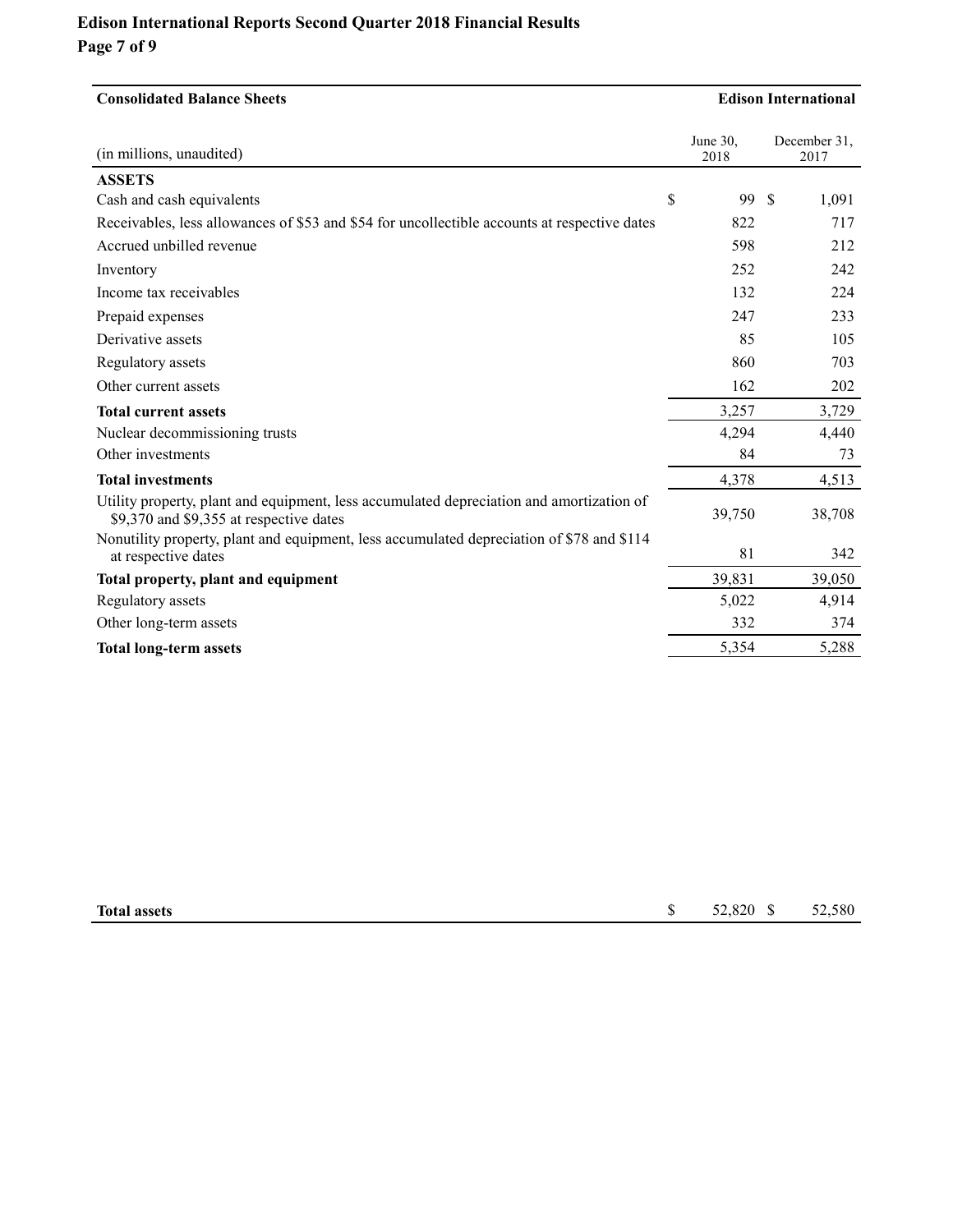# **Edison International Reports Second Quarter 2018 Financial Results Page 8 of 9**

| <b>Consolidated Balance Sheets</b>                                                                                           | <b>Edison International</b> |                  |                      |
|------------------------------------------------------------------------------------------------------------------------------|-----------------------------|------------------|----------------------|
| (in millions, except share amounts, unaudited)                                                                               |                             | June 30,<br>2018 | December 31,<br>2017 |
| <b>LIABILITIES AND EQUITY</b>                                                                                                |                             |                  |                      |
| Short-term debt                                                                                                              | \$                          | 300 \$           | 2,393                |
| Current portion of long-term debt                                                                                            |                             | 479              | 481                  |
| Accounts payable                                                                                                             |                             | 1,255            | 1,503                |
| Accrued taxes                                                                                                                |                             | 19               | 23                   |
| Customer deposits                                                                                                            |                             | 291              | 281                  |
| Regulatory liabilities                                                                                                       |                             | 1,341            | 1,121                |
| Other current liabilities                                                                                                    |                             | 1,237            | 1,266                |
| <b>Total current liabilities</b>                                                                                             |                             | 4,922            | 7,068                |
| Long-term debt                                                                                                               |                             | 13,845           | 11,642               |
| Deferred income taxes and credits                                                                                            |                             | 4,781            | 4,567                |
| Pensions and benefits                                                                                                        |                             | 899              | 943                  |
| Asset retirement obligations                                                                                                 |                             | 2,889            | 2,908                |
| Regulatory liabilities                                                                                                       |                             | 8,659            | 8,614                |
| Other deferred credits and other long-term liabilities                                                                       |                             | 2,853            | 2,953                |
| Total deferred credits and other liabilities                                                                                 |                             | 20,081           | 19,985               |
| <b>Total liabilities</b>                                                                                                     |                             | 38,848           | 38,695               |
| Commitments and contingencies                                                                                                |                             |                  |                      |
| Redeemable noncontrolling interest                                                                                           |                             |                  | 19                   |
| Common stock, no par value (800,000,000 shares authorized; 325,811,206 shares issued<br>and outstanding at respective dates) |                             | 2,537            | 2,526                |
| Accumulated other comprehensive loss                                                                                         |                             | (44)             | (43)                 |
| Retained earnings                                                                                                            |                             | 9,286            | 9,188                |
| Total Edison International's common shareholders' equity                                                                     |                             | 11,779           | 11,671               |
| Noncontrolling interests – preferred and preference stock of SCE                                                             |                             | 2,193            | 2,193                |
| Other noncontrolling interests                                                                                               |                             |                  | 2                    |
| <b>Total Equity</b>                                                                                                          |                             | 13,972           | 13,866               |
|                                                                                                                              |                             |                  |                      |

| Total liabilities and equity |  | 52,820 \$ 52,580 |  |
|------------------------------|--|------------------|--|
|------------------------------|--|------------------|--|